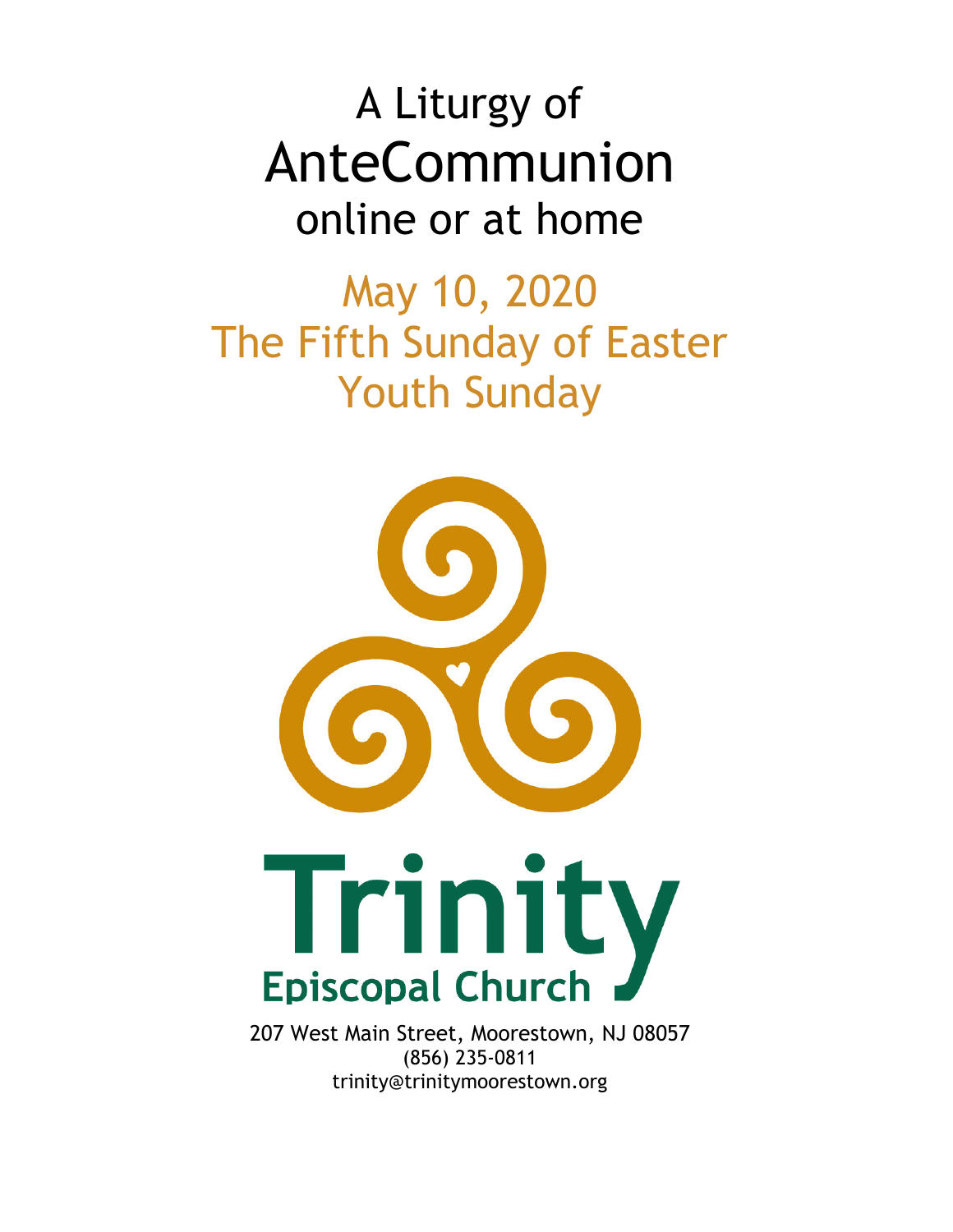**Prelude** *Song of May* Joseph Jongen

THE LITURGY OF THE WORD *Book of Common Prayer, page 355*

*Celebrant* Alleluia! Christ is risen! *People* **Christ is risen indeed! Alleluia!** *Celebrant* The Lord be with you.

*People* **And also with you.** Let us pray. (*BCP page 225)*

Almighty God, whom truly to know is everlasting life: Grant us so perfectly to know your Son Jesus Christ to be the way, the truth, and the life, that we may steadfastly follow his steps in the way that leads to eternal life; through Jesus Christ your Son our Lord, who lives and reigns with you, in the unity of the Holy Spirit, one God, for ever and ever. **Amen.**

*All sing or say together:* S-278*, Willam Mathias; or BCP page 356*

**Glory to God in the highest, and peace to his people on earth.**

**Lord God, heavenly King, almighty God and Father, we worship you, we give you thanks, we praise you for your glory.**

**Lord Jesus Christ, only Son of the Father, Lord God, Lamb of God, you take away the sin of the world: have mercy on us; you are seated at the right hand of the Father: receive our prayer.**

**For you alone are the Holy One, you alone are the Lord, you alone are the Most High, Jesus Christ, with the Holy Spirit, in the glory of God the Father. Amen.**

**Throughout the Easter** season our worship begins with a shout of praise and declaration of resurrection: Our "Alleluia!" comes from the Hebrew for "Praise" God!"

The Book of Common Prayer calls for a "song" of praise" to begin our worship. The traditional *Gloria* quotes the words the angels sang to announce the coming of Jesus, and then expands our praise of God and **Jesus** with the characteristics of majesty and salvation. The church has been singing some form of this hymn of praise for over sixteen centuries.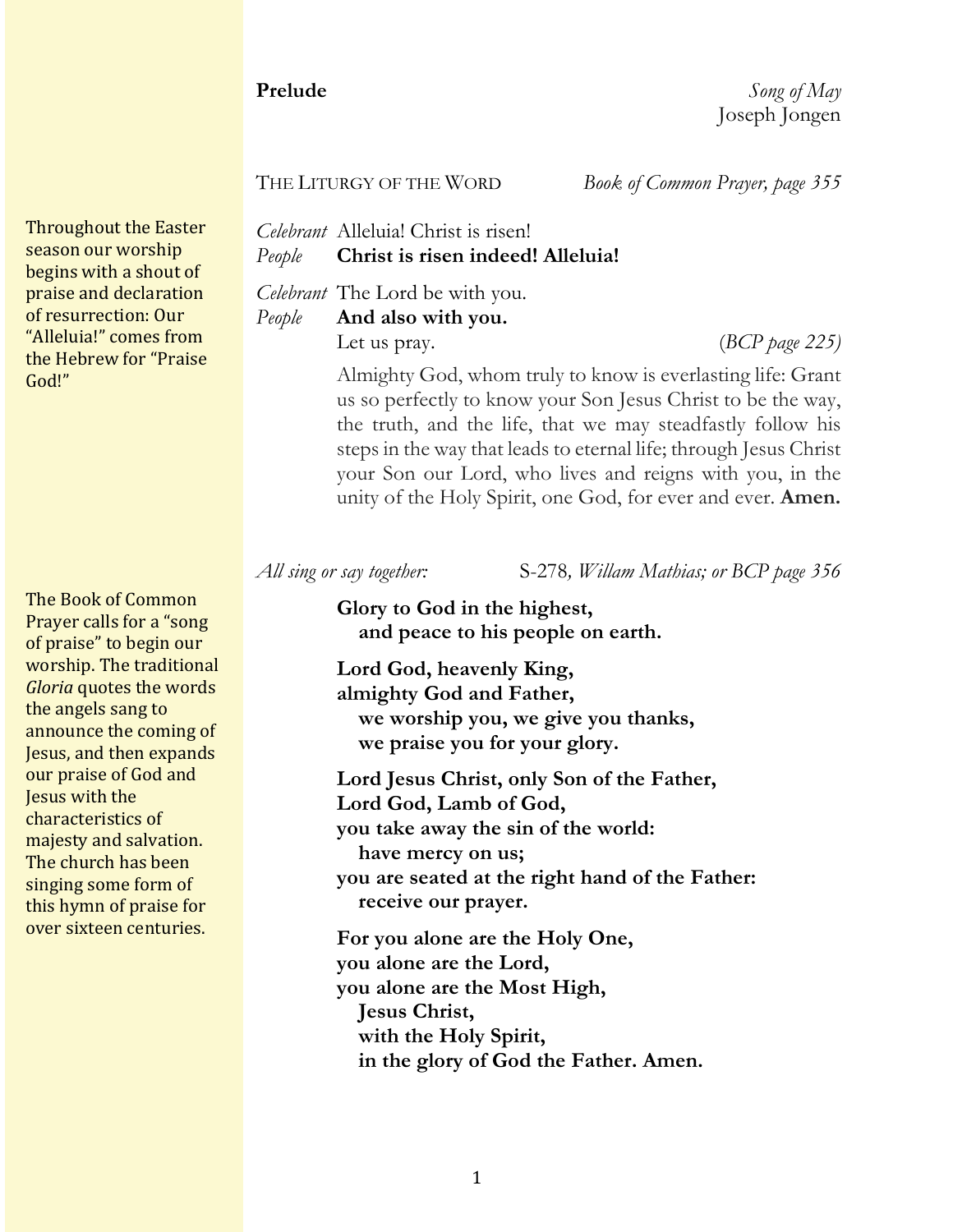# **A Reading from the Acts of the Apostles** *7:55-60*

Filled with the Holy Spirit, Stephen gazed into heaven and saw the glory of God and Jesus standing at the right hand of God. "Look," he said, "I see the heavens opened and the Son of Man standing at the right hand of God!" But they covered their ears, and with a loud shout all rushed together against him. Then they dragged him out of the city and began to stone him; and the witnesses laid their coats at the feet of a young man named Saul. While they were stoning Stephen, he prayed, "Lord Jesus, receive my spirit." Then he knelt down and cried out in a loud voice, "Lord, do not hold this sin against them." When he had said this, he died.

The Word of the Lord. **Thanks be to God.**

**Psalm 31:1-5, 15-16** *Book of Common Prayer, page 622*

- 1 In you, O LORD, have I taken refuge; let me never be put to shame; deliver me in your righteousness.
- **2 Incline your ear to me; make haste to deliver me.**
- 3 Be my strong rock, a castle to keep me safe, for you are my crag and my stronghold; for the sake of your Name, lead me and guide me.
- **4 Take me out of the net that they have secretly set for me, for you are my tower of strength.**
- 5 Into your hands I commend my spirit, for you have redeemed me, O LORD, O God of truth.
- **15 My times are in your hand; rescue me from the hand of my enemies, and from those who persecute me.**
- 16 Make your face to shine upon your servant, and in your loving-kindness save me."

# **A reading from the First Letter of Peter** *2:2-10*

Like newborn infants, long for the pure, spiritual milk, so that by it you may grow into salvation— if indeed you have tasted that the Lord is good. Come to him, a living stone, though rejected by In the season of Easter, the Episcopal Church traditionally reads stories of the earliest days of the church from the Acts of the Apostles as the first reading. This story is of how Jerusalem responded to the preaching of Stephen, and introduces us to Saul, who will become the great apostle Paul.

Psalm 31 is a call to God for shelter and rescue, made in deep comfidence and trust in God's protection and strength. Luke tells us that Jesus quotes from this psalm - expressing committing himself to God's care with confidence - while dying on the cross.

We read the psalm **responsively**, which means that the leader reads one verse and the congregation *responds* with the next.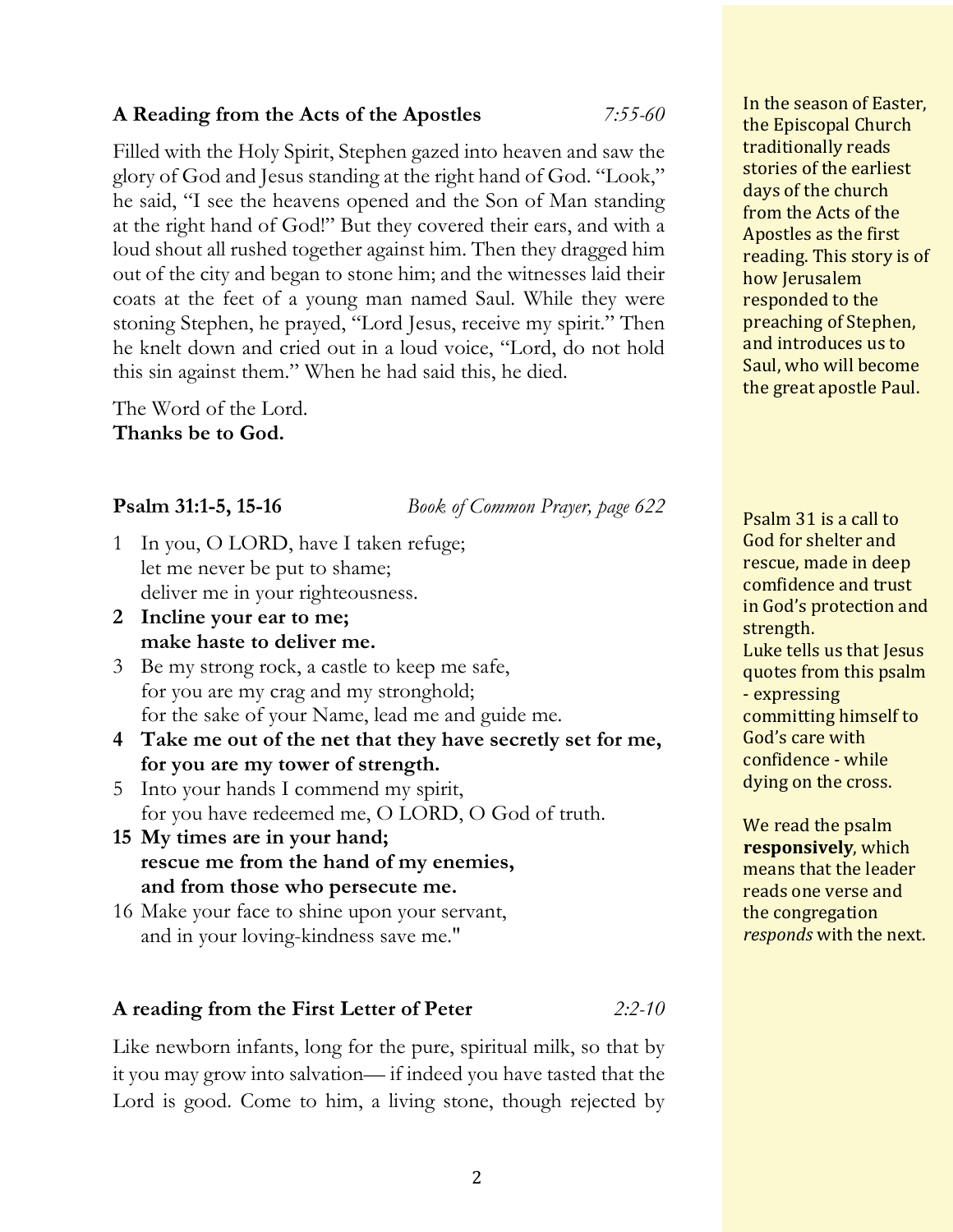The first letter of Peter was written to comfort a community of Christians whose faith in Jesus has separated them from the community around them.

Here, the author encourages the community to see themselves - even rejected by the world around them  $-$  as the living building blocks for God's house, for the work that God is doing now in the world, with Christ as the foundation

Midway through the season of Easter, our gospel readings shift from the narration of the events of resurrection to an exploration of the eternal nature of Jesus and the life of the church after Jesus returns to heaven. Today we hear Jesus offering guidance on how to abide with God when we cannot count on meeting God in the physical presence of Jesus.

mortals yet chosen and precious in God's sight, and like living stones, let yourselves be built into a spiritual house, to be a holy priesthood, to offer spiritual sacrifices acceptable to God through Jesus Christ. For it stands in scripture: "See, I am laying in Zion a stone, a cornerstone chosen and precious; and whoever believes in him will not be put to shame." To you then who believe, he is precious; but for those who do not believe, "The stone that the builders rejected has become the very head of the corner," and "A stone that makes them stumble, and a rock that makes them fall." They stumble because they disobey the word, as they were destined to do. But you are a chosen race, a royal priesthood, a holy nation, God's own people, in order that you may proclaim the mighty acts of him who called you out of darkness into his marvelous light. Once you were not a people, but now you are God's people; once you had not received mercy, but now you have received mercy.

The Word of the Lord. **Thanks be to God.**

**Sequence** *I Am the Church* Virtual Cherub and Carol Choirs Richard Avery and Donald Marsh

# *Deacon* The Holy Gospel of our Lord Jesus Christ according to John *People* **Glory to you, Lord Christ.**

*John 14:1-14* Jesus said to his disciples, "Do not let your hearts be troubled. Believe in God, believe also in me. In my Father's house there are many dwelling places. If it were not so, would I have told you that I go to prepare a place for you? And if I go and prepare a place for you, I will come again and will take you to myself, so that where I am, there you may be also. And you know the way to the place where I am going." Thomas said to him, "Lord, we do not know where you are going. How can we know the way?" Jesus said to him, "I am the way, and the truth, and the life. No one comes to the Father except through me. If you know me, you will know my Father also. From now on you do know him and have seen him." Philip said to him, "Lord, show us the Father, and we will be satisfied." Jesus said to him, "Have I been with you all this time, Philip, and you still do not know me? Whoever has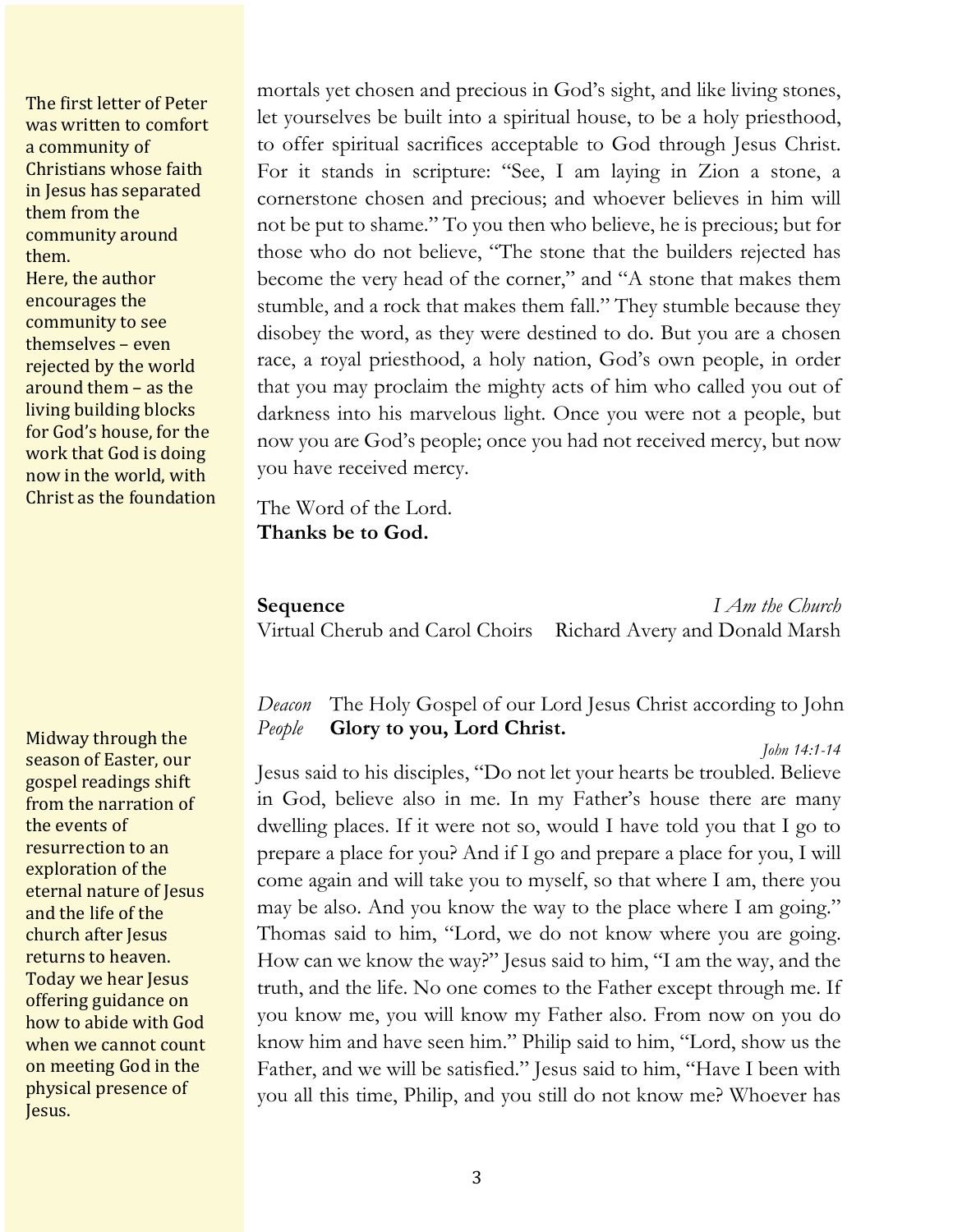seen me has seen the Father. How can you say, 'Show us the Father'? Do you not believe that I am in the Father and the Father is in me? The words that I say to you I do not speak on my own; but the Father who dwells in me does his works. Believe me that I am in the Father and the Father is in me; but if you do not, then believe me because of the works themselves.

Very truly, I tell you, the one who believes in me will also do the works that I do and, in fact, will do greater works than these, because I am going to the Father. I will do whatever you ask in my name, so that the Father may be glorified in the Son. If in my name you ask me for anything, I will do it."

*Deacon* The Gospel of the Lord. *People* **Praise to you, Lord Christ.**

**The Sermon** The Rev. Emily Mellott

**The Nicene Creed** *Book of Common Prayer, page 358*

**We believe in one God, the Father, the Almighty, maker of heaven and earth, of all that is, seen and unseen. We believe in one Lord, Jesus Christ, the only Son of God, eternally begotten of the Father, God from God, Light from Light, true God from true God, begotten, not made, of one Being with the Father. Through him all things were made. For us and for our salvation he came down from heaven: by the power of the Holy Spirit he became incarnate from the Virgin Mary, and was made man. For our sake he was crucified under Pontius Pilate; he suffered death and was buried.**

As part of our response to the Word of God in our lives, we stand to proclaim the core story of our Christian faith **together in The Nicene Creed**, created in the late 4th century by the councils (gatherings of church leaders) in Nicea. 

No matter what story of Jesus we are hearing in scripture, we remember and proclaim the whole outline of his life, death, and resurrection, and anticipate his coming again.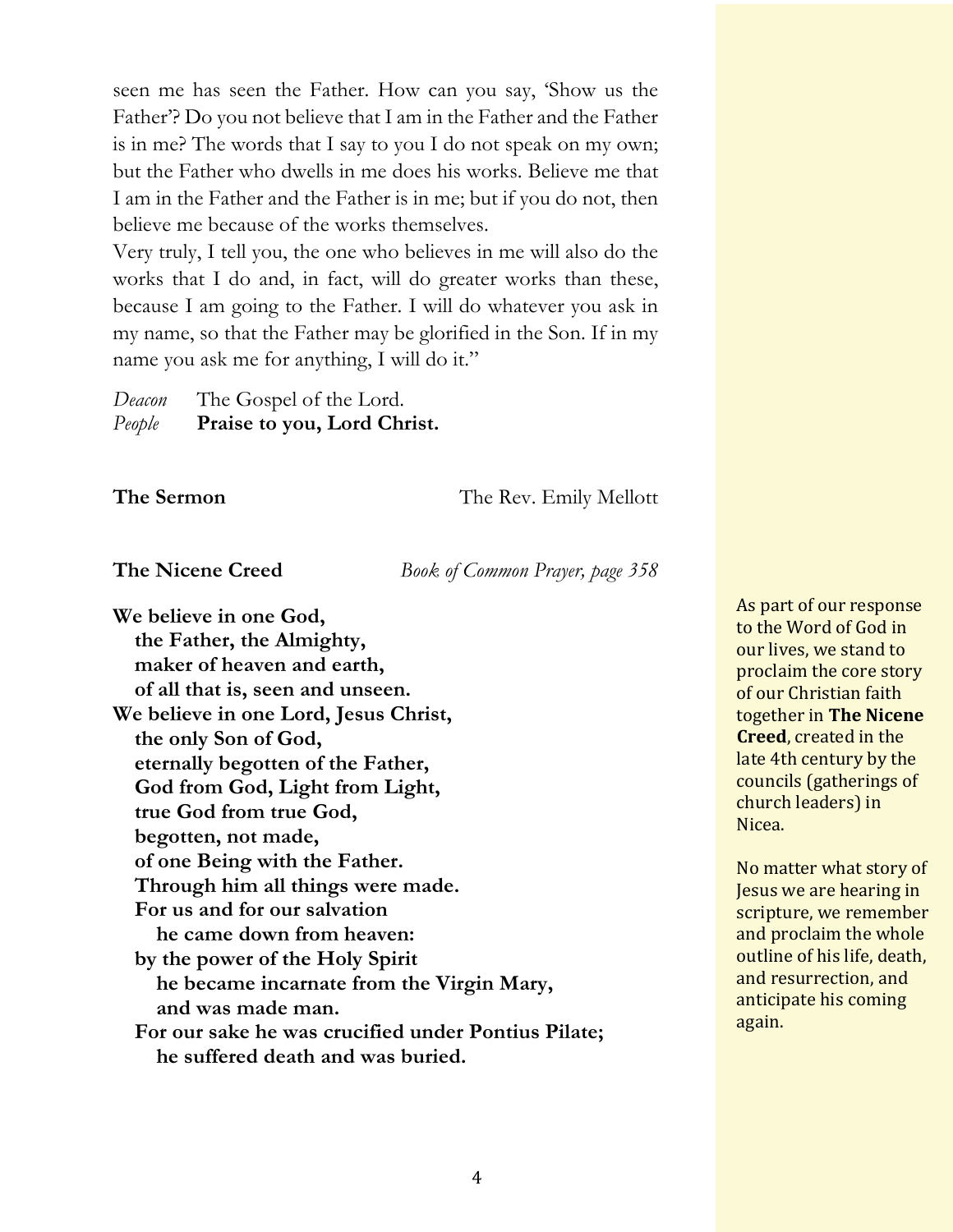**On the third day he rose again in accordance with the Scriptures; he ascended into heaven and is seated at the right hand of the Father. He will come again in glory to judge the living and the dead, and his kingdom will have no end. We believe in the Holy Spirit, the Lord, the giver of life, who proceeds from the Father and the Son. With the Father and the Son he is worshiped and glorified. He has spoken through the Prophets. We believe in one holy catholic and apostolic Church. We acknowledge one baptism for the forgiveness of sins. We look for the resurrection of the dead, and the life of the world to come. Amen.**

# **Prayers of the People**

Let us pray to the Lord for the needs of the world, and the concerns of our hearts.

We pray for the leaders of the church and all the people who feel connected to church. Please watch over us and keep us safe and connected to one another, and help us have faith that you will be with us through these hard times. Help us get through this and be together and happy again in the church.

Lord, in your mercy, **hear our prayer.**

We pray for the leaders of our country, for judges and elected officials. Help them make good decisions to keep us safe and healthy, and keep them healthy when they have to travel or meet with people for their work.

Lord, in your mercy, **hear our prayer.**

We pray for our military, police, fire fighters, and emergency response workers. Please protect them while they protect us. We pray for nurses and doctors and all who work to keep us healthy. Please protect them and make sure they stay healthy, too.

Lord, in your mercy, **hear our prayer.**

In response to hearing and reflecting on scripture, we turn to prayer together, asking God's care for our world, the church, for others and for ourselves.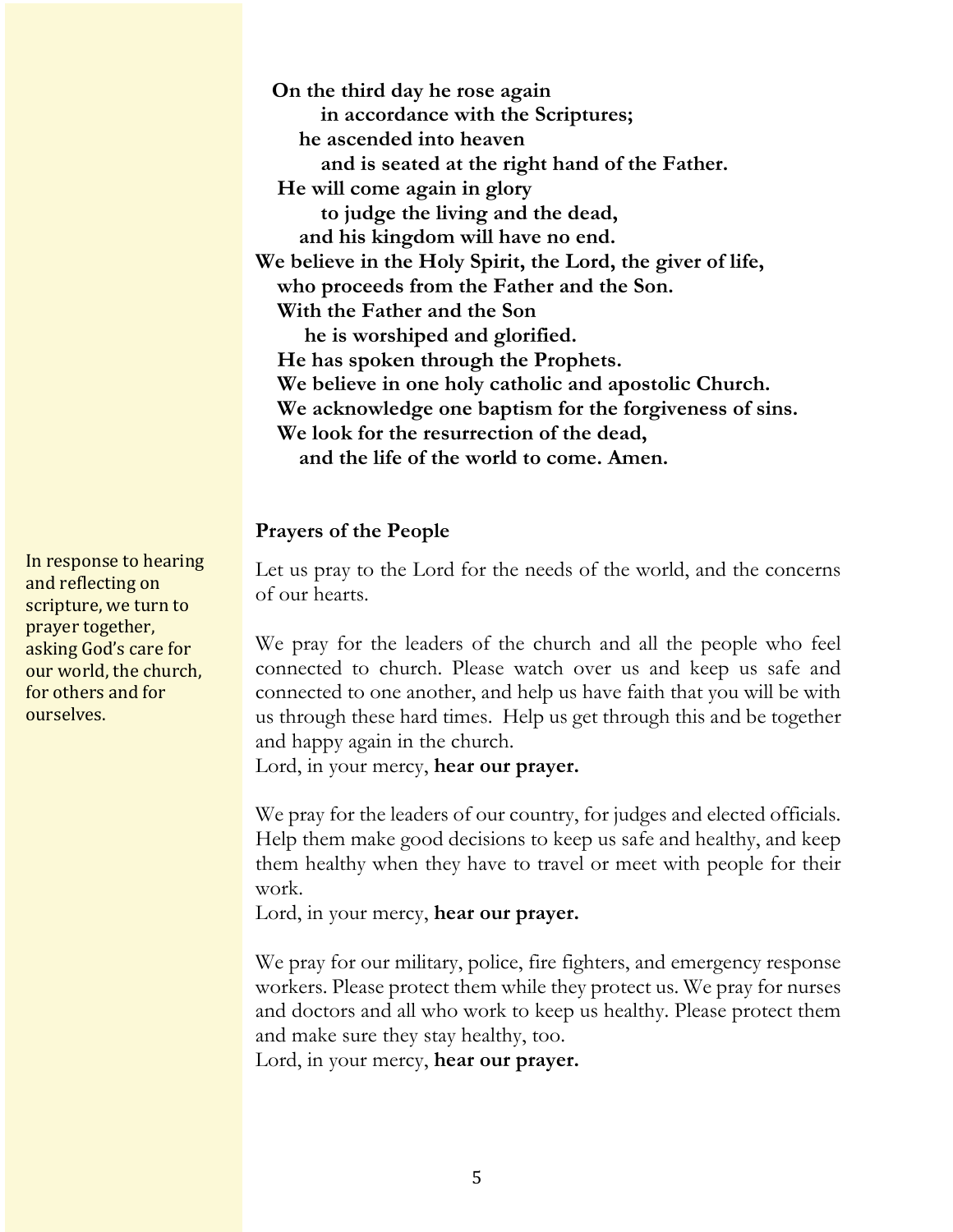We thank you for everyone who is working on vaccines and treatments. Please help them to do that work well and quickly. We thank you also for the people who are volunteering to test the vaccines, and for the people who are giving plasma to help others get well.

Lord, in your mercy, **hear our prayer.**

We thank you for all the delivery drivers who bring us most of what we need, and for those who work in food stores and providing what we need to survive. Please bless all essential workers; keep them strong and protect them as they help everyone stay safe and fed.

Lord, in your mercy, **hear our prayer.**

We pray for people who are getting laid off. Encourage them and help them stay financially stable. Help the volunteers and the government workers who are finding ways to help them. And please help all the small businesses to thrive in these hard times. Lord, in your mercy, **hear our prayer.**

We thank you for all the volunteers who are donating food and working to feed so many people who are hungry. Lord, in your mercy, **hear our prayer.**

We pray for those who are elderly or sick. Please watch over them and protect them from the virus, and help us make sure they know they are loved and cared about. Lord, in your mercy, **hear our prayer.**

We pray for everyone who is stuck at home and feeling scared or crazy or lonely or bored. Help us persevere through this. Give us help and comfort through our families, and talking with friends through computers, and looking forward to the things that will happen when we are able to get together again. Lord, in your mercy, **hear our prayer.**

We pray for everyone who is trying to protect others by distancing. Please help us and people like us to make good decisions to keep other people healthy.

Lord, in your mercy, **hear our prayer.**

The prayers we are using today were written by our Rite 13 youth and leaders, following the pattern outlined on page 383 of *The Book of Common Prayer,* with attention to the needs of the church, the nation and world, the needs of our local community, those who suffer or experience any trouble, and those who have died.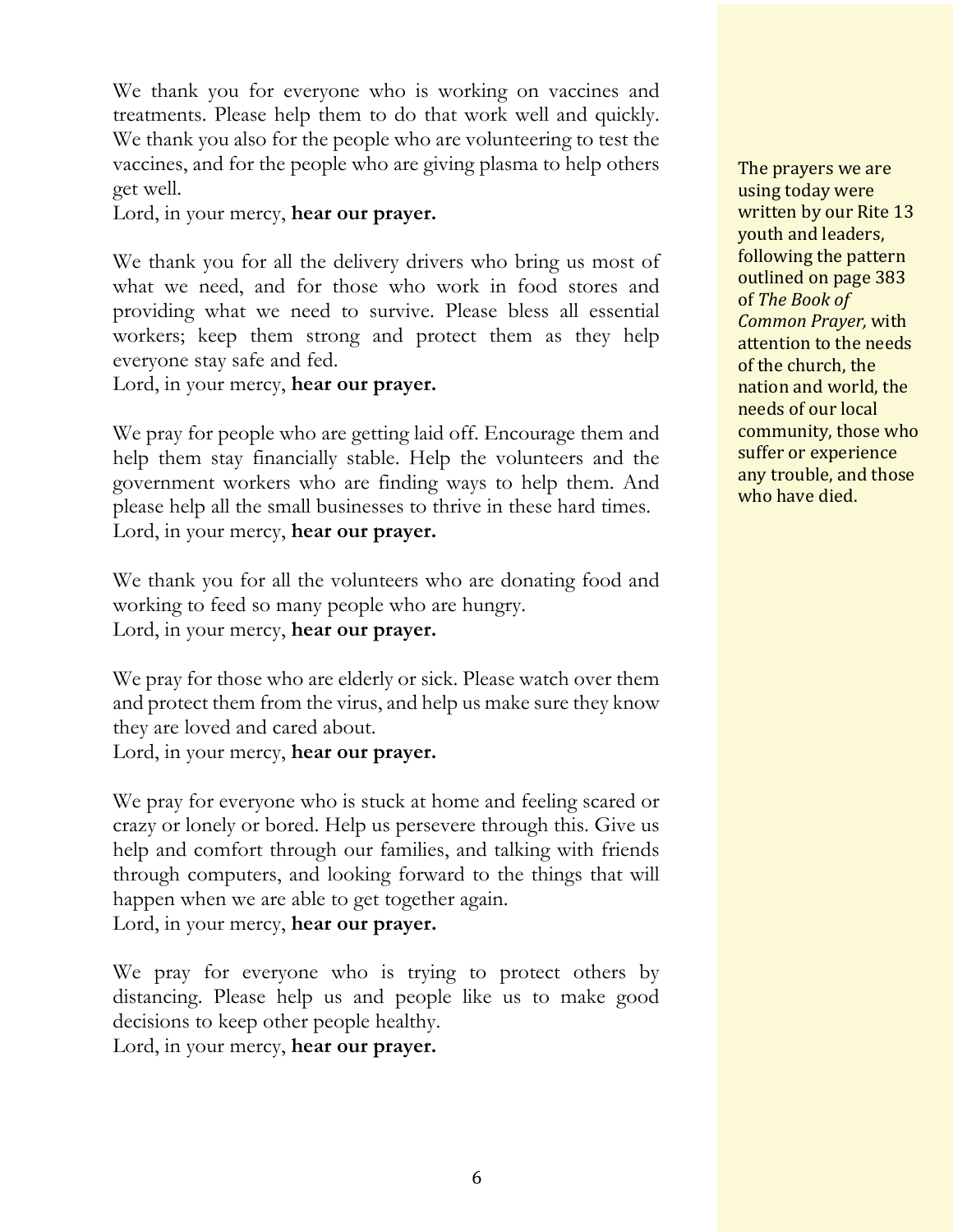We pray for everyone who is ill or injured. Please help them recover, and provide them with medicines and treatment, and with encouragement and motivation that will help with what they are going through.

Lord, in your mercy, **hear our prayer.**

We pray for everyone who has died. Help them ascend to heaven and watch over us, and help their families with their loss when they can't have funerals. Keep their families hopeful and not isolated in their grief. Lord, in your mercy, **hear our prayer.**

We thank you for clean water, and pray for our earth. Please help it recover from pollution and damage to the ozone layer, and help us protect it. We thank you for opportunities to get outside and meet the beavers and horses and all your creatures. We pray for those who can't get outside that they can also feel your peace.

Lord, in your mercy, **hear our prayer.**

We thank you for keeping us safe so far, and for helping us deal with all that is going on. Thank you for the families that keep us grounded and the friends who are helping us, and for the technology that lets us have church and classes now.

Lord, in your mercy, **hear our prayer.**

### *The priest adds a concluding prayer.*

Lord, in your mercy, hear our prayers. Help us to receive from your hand the things we have asked of you in faith; and strengthen us to do your will, to the glory of your Name; through Jesus Christ our Lord. **Amen.**

*In the Easter season, the Confession is omitted in celebration of our freedom from the bondage of sin brought about through Christ's resurrection.*

### **Exchange of Peace**

*The Celebrant says to the people* The peace of Christ be always with you. *People* **And also with you.**

*The Ministers and People greet one another in the name of the Lord.*

The exchange of peace is rooted in Jesus' call to reconcile with one another as we approach God's altar. In this time of separation, it may be a cue to restore our connections with those we haven't been as close with as we would like to be!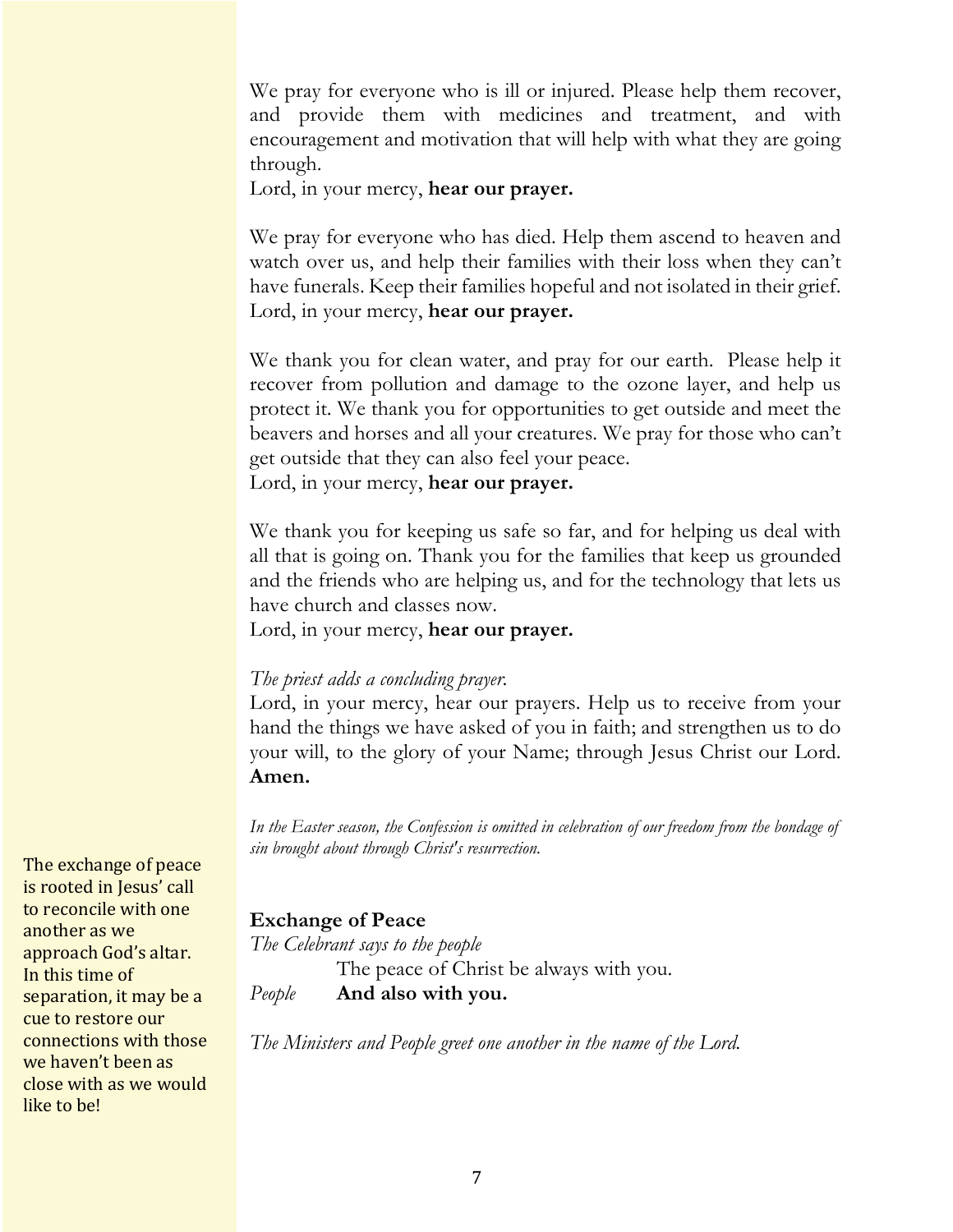Today, in the spirit of Christ's peace, please reach out to greet someone you might normally see in worship by telephone, internet, or text message.

When gathered in person, we would receive a collection of money for the support of the church at this point in a Sunday service.

If you are able to fulfill your annual pledge, please mail your regular pledge check to the office, use your bank's online payment system, or visit www.trinitymoorestown.org/donate to make your weekly gift or regular pledge offering while we are unable to gather in person.

**Anthem** "The Call" from *Five Mystical Songs* Virtual Canterbury Choir Ralph Vaughn Williams

*Instead of praying the Great Thanksgiving over bread and wine, in this time when we are physically separated, we join together in an act of spiritual communion, beginning with the prayer that Jesus taught his disciples as the basis of all prayer.*

And now, as our Savior Christ has taught us, we are bold to say,

**Our Father, who art in heaven, hallowed be thy Name, thy kingdom come, thy will be done, on earth as it is in heaven. Give us this day our daily bread. And forgive us our trespasses, as we forgive those who trespass against us. And lead us not into temptation, but deliver us from evil. For thine is the kingdom, and the power, and the glory, for ever and ever. Amen.** At every service in the Episcopal Church, we **pray the Lord's Prayer**, which we learn in the gospels (Matthew 6:9-13, Luke  $11:1-4$ ) The prayer takes its name from the request of Jesus' disciples, "Lord, teach us to pray."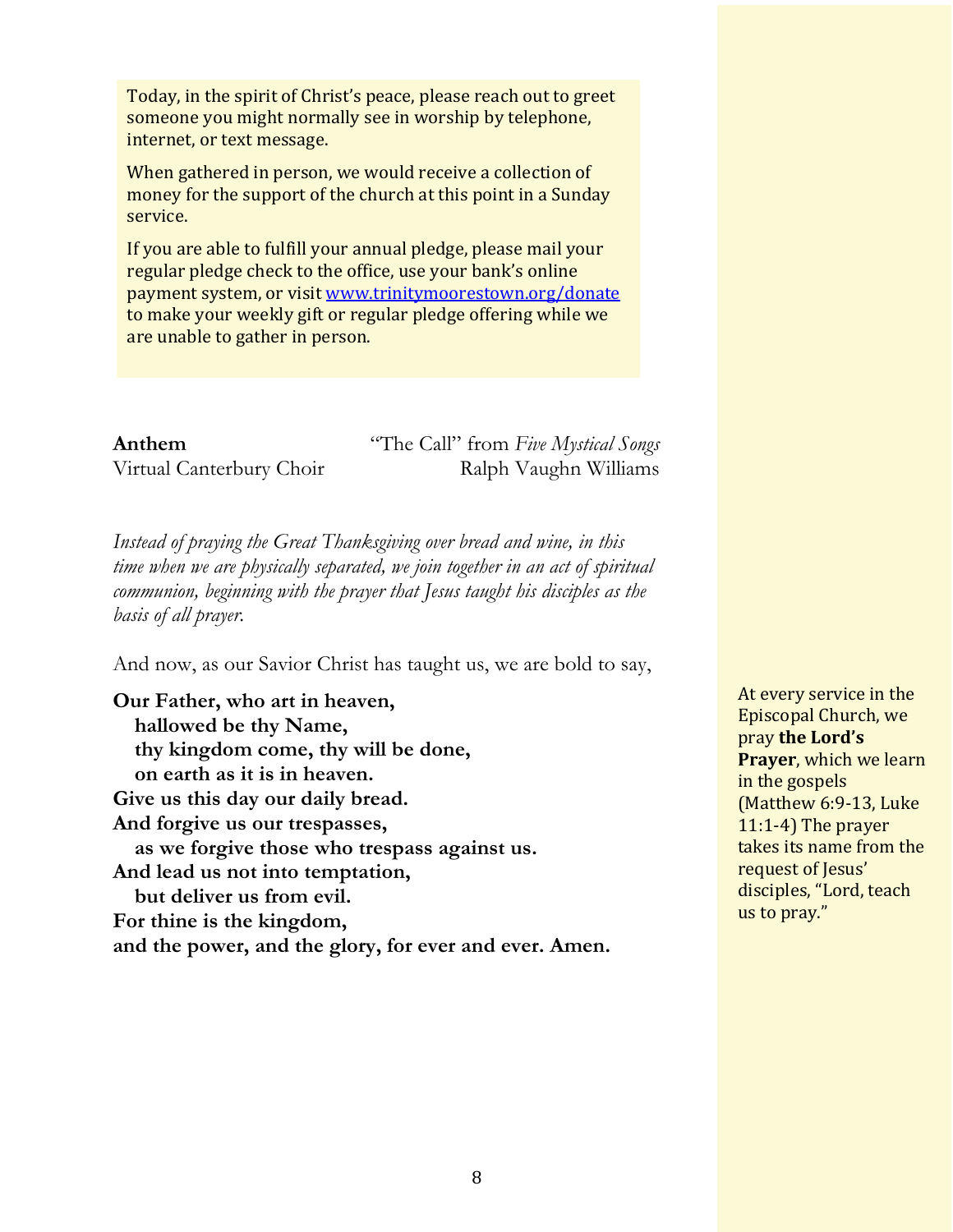*During this time of worshipping together but physically* distant, we depend on the long established teaching of the *Church that if a person is prevented from physically receiving* the Sacrament for reasons of extreme *illness* or disability, the *desire for Christ's presence alone is enough for all the benefits* of the Sacrament to be received. This is often referred to as *"spiritual communion."*

# **A Prayer for Spiritual Communion**

**Jesus, I believe that you are truly present in the Holy Sacrament and, since I cannot at this time receive communion, I pray you to come into my heart. I unite myself with you and embrace you with all my heart, my soul, and my mind. Let nothing separate me from you; let me serve you in this life, until by your grace, I come to your glorious kingdom and unending peace. Amen.**

> *(From Saint Augustine's Prayer Book, rev 2014., based on a prayer by St. Alphonsus de Liguori)*

**Post communion prayer** *Book of Common Prayer, page 365*

**Eternal God, heavenly Father, you have graciously accepted us as living members of your Son our Savior Jesus Christ, and you have fed us with spiritual food in the Sacrament of his Body and Blood. Send us now into the world in peace, and grant us strength and courage to love and serve you with gladness and singleness of heart; through Christ our Lord. Amen.**

# **Blessing**

God, who through the resurrection of our Lord Jesus Christ has given us the victory, give you joy and peace in your faith; and the blessing of God Almighty, the holy and undivided Trinity, be upon you and remain with you for ever. **Amen.**

Because we cannot physically receive the bread and wine together today, we name our need for Christ's nourishing presence in our spirits in this prayer for spiritual communion.

# We pray the usual **Post-Communion**

**Prayer** thanking God for the blessings received in the spiritual food of this sacrament, even though we have not physically received the bread or wine, and asking that we be prepared by those spiritual riches to go into the world to share in God's ongoing work.

The priest offers God's blessing, in a form adapted for the Easter season.